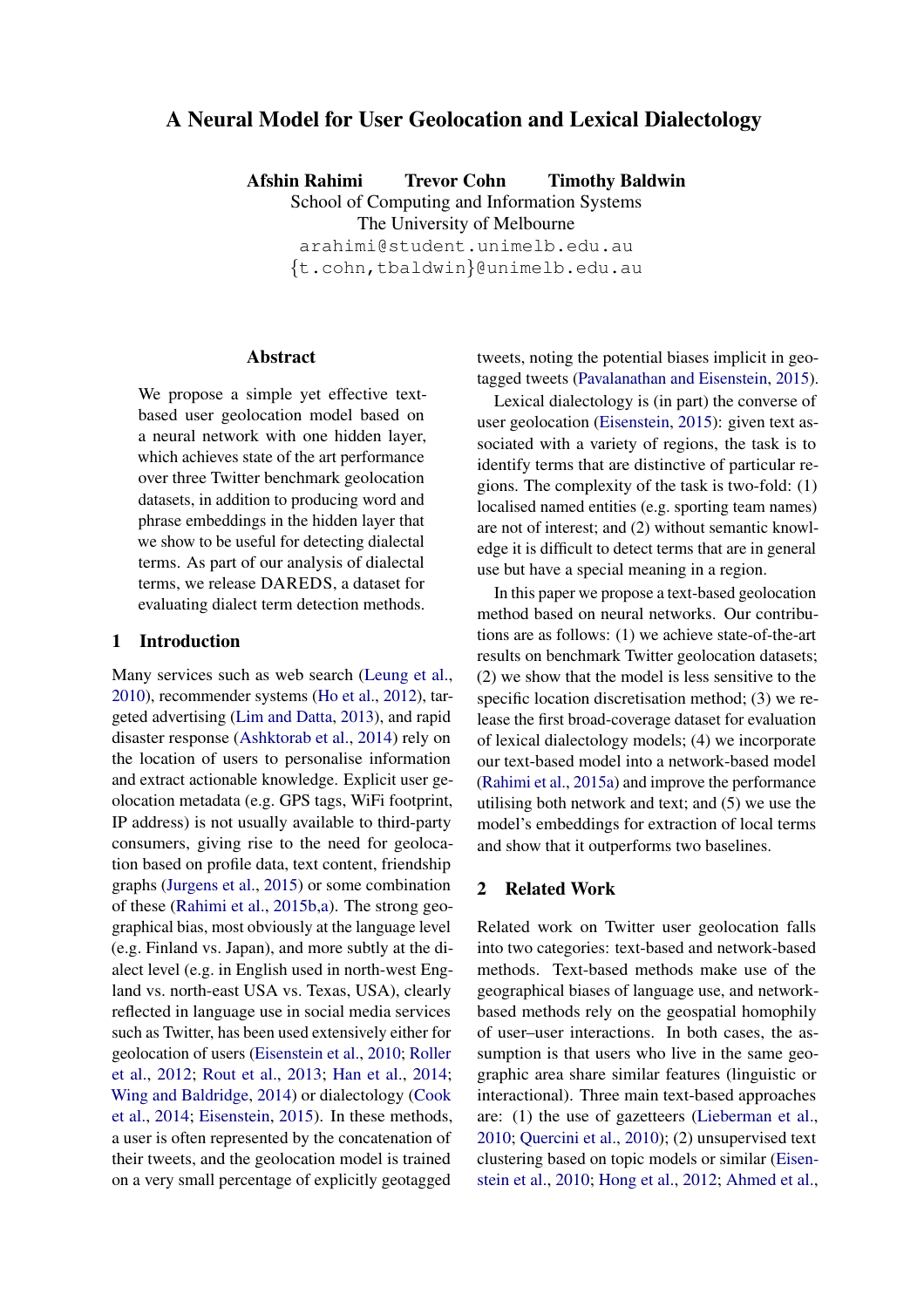2013); and (3) supervised classification (Ding et al., 2000; Backstrom et al., 2008; Cheng et al., 2010; Hecht et al., 2011; Kinsella et al., 2011; Wing and Baldridge, 2011; Han et al., 2012; Rout et al., 2013), which unlike gazetteers can be applied to informal text and compared to topic models, scales better. The classification models often rely on less than 1% of geotagged tweets for supervision and discretise real-valued coordinates into equalsized grids (Serdyukov et al., 2009), administrative regions (Cheng et al., 2010; Hecht et al., 2011; Kinsella et al., 2011; Han et al., 2012, 2014), or flat (Wing and Baldridge, 2011) or hierarchical  $k$ -d tree clusters (Wing and Baldridge, 2014). Network-based methods also use either real-valued coordinates (Jurgens et al., 2015) or discretised regions (Rahimi et al., 2015a) as labels, and use label propagation over the interaction graph (e.g. @-mentions). More recent methods have focused on representation learning by using sparse coding (Cha et al., 2015) or neural networks (Liu and Inkpen, 2015), utilising both text and network information (Rahimi et al., 2015a).

Dialect is a variety of language shared by a group of speakers (Wolfram and Schilling, 2015). Our focus here is on geographical dialects which are spoken (and written in social media) by people from particular areas. The traditional approach to dialectology is to find the geographical distribution of known lexical alternatives (e.g. *you*, *yall* and *yinz*: (Labov et al., 2005; Nerbonne et al., 2008; Goncalves and Sánchez, 2014; Doyle, 2014; Huang et al., 2015; Nguyen and Eisenstein, 2016)), the shortcoming of which is that the alternative lexical variables must be known beforehand. There have also been attempts to automatically identify such words from geotagged documents (Eisenstein et al., 2010; Ahmed et al., 2013; Cook et al., 2014; Eisenstein, 2015). The main idea is to find lexical variables that are disproportionately distributed in different locations either via model-based or statistical methods (Monroe et al., 2008). There is a research gap in evaluating the geolocation models in terms of their usability in retrieving dialect terms given a geographic region.

We use a text-based neural approach trained on geotagged Twitter messages that: (a) given a geographical region, identifies the associated lexical terms; and (b) given a text, predicts its location.

## 3 Data

We use three existing Twitter user geolocation datasets: (1) GEOTEXT (Eisenstein et al., 2010), (2) TWITTER-US (Roller et al., 2012), and (3) TWITTER-WORLD (Han et al., 2012). These datasets have been used widely for training and evaluation of geolocation models. They are all prepartitioned into training, development and test sets. Each user is represented by the concatenation of their tweets, and labeled with the latitude/longitude of the first collected geotagged tweet in the case of GEOTEXT and TWITTER-US, and the centre of the closest city in the case of TWITTER-WORLD.<sup>1</sup> GEOTEXT and TWITTER-US cover the continental US, and TWITTER-WORLD covers the whole world, with 9k, 449k and 1.3m users, respectively as shown in Figure 1. DAREDS is a dialect-term dataset novel to this research, created from the Dictionary of American Regional English (DARE) (Cassidy et al., 1985). DARE consists of dialect regions, their terms and meaning. $3$  It is based on dialectal surveys from different regions of the U.S., which are then postprocessed to identify dialect regions and terms. In order to construct a dataset based on DARE, we downloaded the web version of DARE, cleaned it, and removed multiword expressions and highly-frequent words (any word which occurred in the top 50k most frequent words, based on a word frequency list (Norvig, 2009). For dialect regions that don't correspond to a single state or set of cities (e.g. *South*), we mapped it to the most populous cities within each region. For example, within the *Paci*fi*c Northwest* dialect region, we manually extracted the most populous cities (Seattle, Tacoma, Portland, Salem, Eugene) and added those cities to DAREDS as subregions.

The resulting dataset (DAREDS) consists of around 4.3k dialect terms from 99 U.S. dialect regions. DAREDS is the largest standardised dialectology dataset.

## 4 Methods

We use a multilayer perceptron (MLP) with one hidden layer as our location classifier, where the

<sup>&</sup>lt;sup>1</sup>The decision as to how a given user is labeled was made by the creators of the original datasets, and has been preserved in this work, despite misgivings about the representativeness of the label for some users.

 $2$ The datasets can be obtained from https://github. com/utcompling/textgrounder

<sup>3</sup>http://www.daredictionary.com/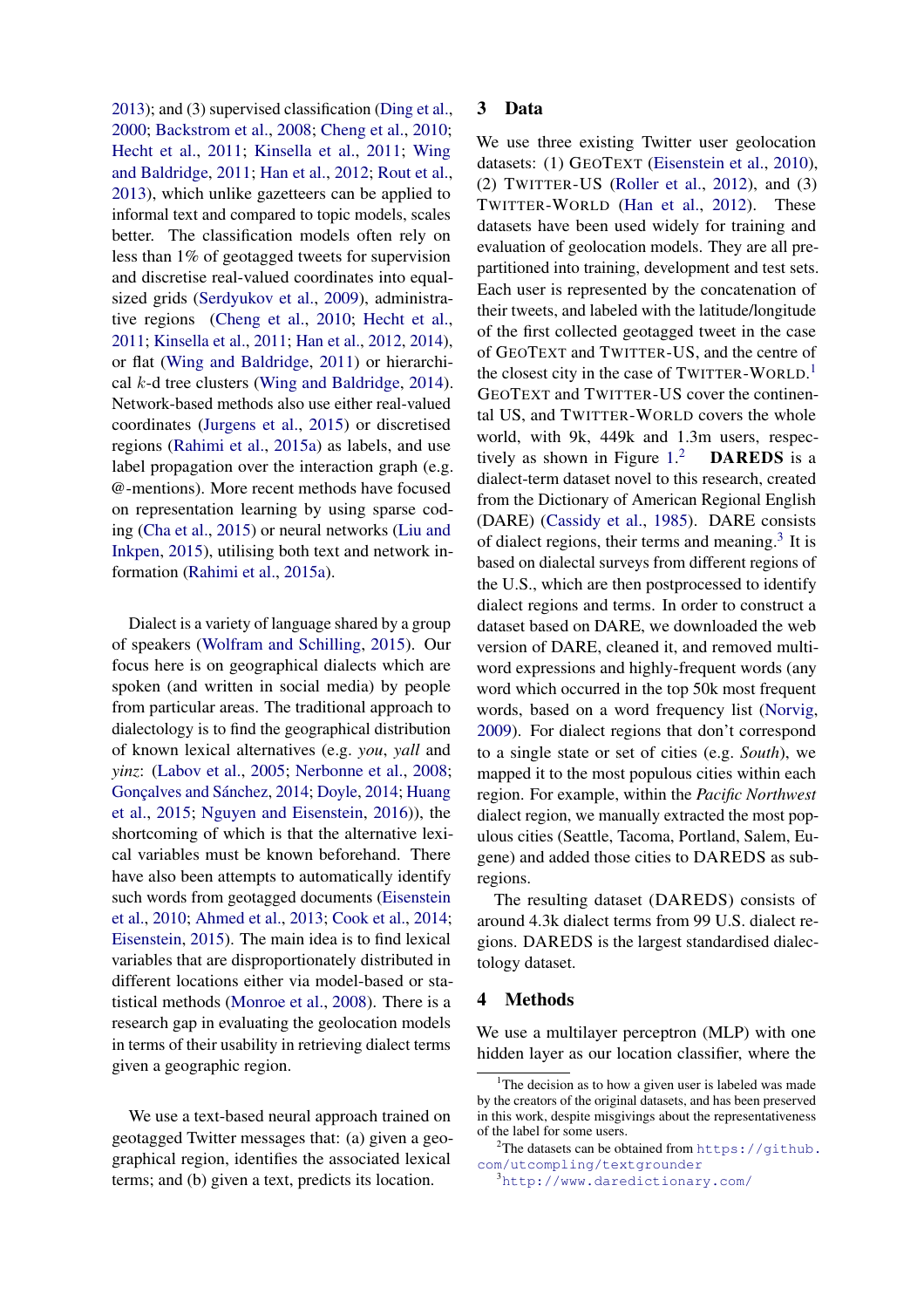

Figure 1: The geographical distribution of training points in GEOTEXT (left), TWITTER-US (middle) and TWITTER-WORLD (right). Each red point is a training user. The number of training users is 5.6K, 429K and 1.3M in each dataset respectively. Despite the number of training instances being higher in TWITTER-WORLD (right) compared to TWITTER-US (middle), there is greater user density in the case of the latter.



Figure 2: Discretisation of TWITTER-US training coordinates using  $k$ -d tree and  $k$ -means clustering shown by the convex hulls around the training points within each cluster.

input is  $l_2$  normalised bag-of-words features for a given user. We exclude @-mentions, words with document frequency less than 10, and stop words. The output is either a  $k$ -d tree leaf node or  $k$ -means discretisation of real-valued coordinates of training locations, the output of which is visualised for TWITTER-US in Figure 2. The hidden layer output provides word (and phrase, as bags of words) embeddings for dialectal analysis.

The number of regions, regularisation strength, hidden layer and mini-batch size are tuned over development data and set to  $(32, 10^{-5}, 896,$ 100), (256, 10−<sup>6</sup> , 2048, 10000) and (930, 10−<sup>6</sup> , 3720, 10000) for GEOTEXT, TWITTER-US and TWITTER-WORLD, respectively. The parameters are optimised using Adamx (Kingma and Ba, 2014) using Lasagne/Theano (Theano Development Team, 2016). Following Cheng (2010) and Eisenstein (2010), we evaluated the geolocation model using mean and median error in km ("Mean" and "Median" resp.) and accuracy within 161km of the actual location ("Acc@161"). Note that lower numbers are better for Mean and Median, and higher numbers better for Acc@161.

While the focus of this paper is text-based user geolocation, state-of-the-art results for the three datasets have been achieved with hybrid text+network-based models, where the predictions of the text-based model are fed into a mention network as "dongle" nodes to each user node, providing a personalised geolocation prior for each user (Rahimi et al., 2015a). Note that it would, of course, be possible to combine text and network information in a joint deep learning model (Yang et al., 2016; Kipf and Welling, 2016), which we leave to future work (noting that scalability will potentially be a major issue for the larger datasets).

To test the applicability of the model's embeddings in dialectology, we created DAREDS. The output of the hidden layer of the model is used as embeddings for both location names and dialect terms. Given a dialect region name, we retrieve its nearest neighbours in the embedding space, and compare them to dialect terms associated with that location. We also compare the quality of the embeddings with pre-trained word2vec embeddings and the embeddings from the output layer of LR (logistic regression) (Rahimi et al., 2015b) as baselines. Regions in DAREDS can be very broad (e.g. *SouthWest*), meaning that words associated with those locations will be used across a large number

<sup>&</sup>lt;sup>4</sup>The results reported in Rahimi et al.  $(2015b; 2015a)$  for TWITTER-WORLD were over a superset of the dataset; the results reported here are based on the actual dataset.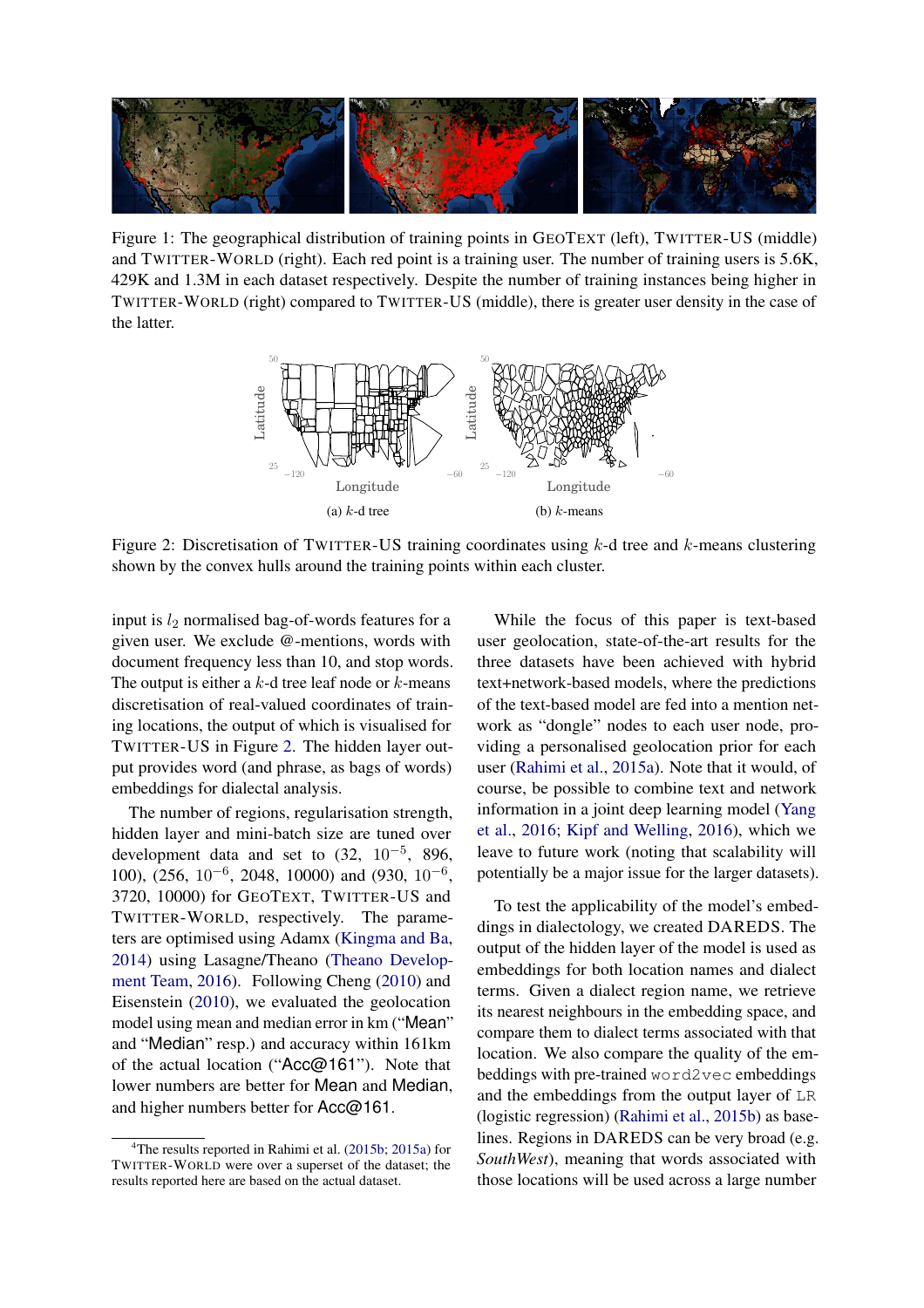|                                         | <b>GEOTEXT</b> |      | TWITTER-US |         |      | TWITTER-WORLD |         |      |        |
|-----------------------------------------|----------------|------|------------|---------|------|---------------|---------|------|--------|
|                                         | Acc@161        | Mean | Median     | Acc@161 | Mean | Median        | Acc@161 | Mean | Median |
| <b>TEXT-BASED METHODS</b>               |                |      |            |         |      |               |         |      |        |
| Proposed method ( $MLP + k$ -d tree)    | 38             | 844  | 389        | 54      | 554  | 120           | 34      | 1456 | 415    |
| Proposed method ( $MLP + k$ -means)     | 40             | 856  | 380        | 55      | 581  | 91            | 36      | 1417 | 373    |
| (Rahimi et al., $2015b$ ) (LR)          | 38             | 880  | 397        | 50      | 686  | 159           | 32      | 1724 | 530    |
| (Wing and Baldridge, 2014) (uniform)    |                |      |            | 49      | 703  | 170           | 32      | 1714 | 490    |
| (Wing and Baldridge, 2014) $(k-d$ tree) |                |      |            | 48      | 686  | 191           | 31      | 1669 | 509    |
| (Melo and Martins, 2015)                |                |      |            | —       | 702  | 208           |         | 1507 | 502    |
| (Cha et al., 2015)                      |                | 581  | 425        |         | —    |               |         |      |        |
| (Liu and Inkpen, 2015)                  |                |      |            |         | 733  | 377           |         |      |        |
| NETWORK-BASED METHODS                   |                |      |            |         |      |               |         |      |        |
| (Rahimi et al., 2015a) MADCEL-W         | 58             | 586  | 60         | 54      | 705  | 116           | 45      | 2525 | 279    |
| TEXT+NETWORK-BASED METHODS              |                |      |            |         |      |               |         |      |        |
| (Rahimi et al., 2015a) MADCEL-W-LR      | 59             | 581  | 57         | 60      | 529  | 78            | 53      | 1403 | 111    |
| MADCEL-W-MLP                            | 59             | 578  | 61         | 61      | 515  | 77            | 53      | 1280 | 104    |

Table 1: Geolocation results over the three Twitter datasets, based on the text-based MLP with k-d tree or  $k$ -means discretisation and text+network model MADCEL-W-MLP using MLP with  $k$ -d tree for text-based predictions. We compare with state-of-the-art results for each dataset.<sup>4.42</sup> signifies that no results were reported for the given metric or dataset.

of cities contained within that region. We generate a region-level embedding by simply taking the city names associated with the region, and feeding them as BoW input for LR and MLP and averaging their embeddings for word2vec. We evaluate the retrieved terms by computing recall of DAREDS terms existing in TWITTER-US (1071 terms) at  $k \in \{0.05\%, 0.1\%, 0.2\%, 0.5\%, 1\%, 2\%, 5\%\}\$  of vocabulary size. The code and the DAREDS dataset are available at https://github. com/afshinrahimi/acl2017.

## 5 Results

## 5.1 Geolocation

The performance of the text-based MLP model with  $k$ -d tree and  $k$ -means discretisation over the three datasets is shown in Table 1. The results are also compared with state-of-the-art text-based methods based on a flat (Rahimi et al., 2015b; Cha et al., 2015) or hierarchical (Wing and Baldridge, 2014; Melo and Martins, 2015; Liu and Inkpen, 2015) geospatial representation. Our method outperforms both the flat and hierarchical text-based models by a large margin. Comparing the two discretisation strategies,  $k$ -means outperforms  $k$ -d tree by a reasonable margin. We also incorporated the MLP predictions into a network-based model based on the method of Rahimi et al. (2015a), and improved upon their work. We analysed the Median error of MLP (k-d tree) over the development users of TWITTER-US in each of the U.S. states as shown

| <b>NYC</b>           | LA.             | Chicago      | Philadelphia |
|----------------------|-----------------|--------------|--------------|
| manhattan            | lapd            | chi          | septa        |
| ny                   | wiltern         | uic          | erked        |
| soho                 | ralphs          | metra        | philly       |
| mets                 | ucla            | depaul       | phillies     |
| nycc                 | weho            | bears        | jawn         |
| nyu                  | lausd           | chitown      | #udproblems  |
| #electriczoo         | #hollywoodbowl  | cta          | dickhead     |
| yorkers              | 1 <sub>mu</sub> | bogus        | flyers       |
| mta                  | asf             | 1bs          | irked        |
| #thingswhitepeopledo | lacma           | <b>lbvys</b> | erkin        |

Table 2: Nearest neighbours of place names.

in Figure 3. The error is highest in states with lower training coverage (e.g. Maine, Montana, Wisconsin, Iowa and Kansas). We also randomly sampled 50 development samples from the 1000 samples with highest prediction errors to check the biases of the model. Most of the errors are the result of geolocating users from Eastern U.S. in Western U.S. particularly in Los Angeles and San Francisco.

## 5.2 Dialectology

We quantitatively tested the quality of the geographical embeddings by calculating the micro-average recall of the k-nearest dialect terms (in terms of the proportion of retrieved dialect terms) given a dialect region, as shown in Figure 4. Recall at 0.5% is about 3.6%, meaning that we were able to retrieve 3.6% of the dialect terms given the dialect region name in the geographical embedding space. The embeddings slightly outperform the output layer of logistic regression (LR) (Rahimi et al., 2015b)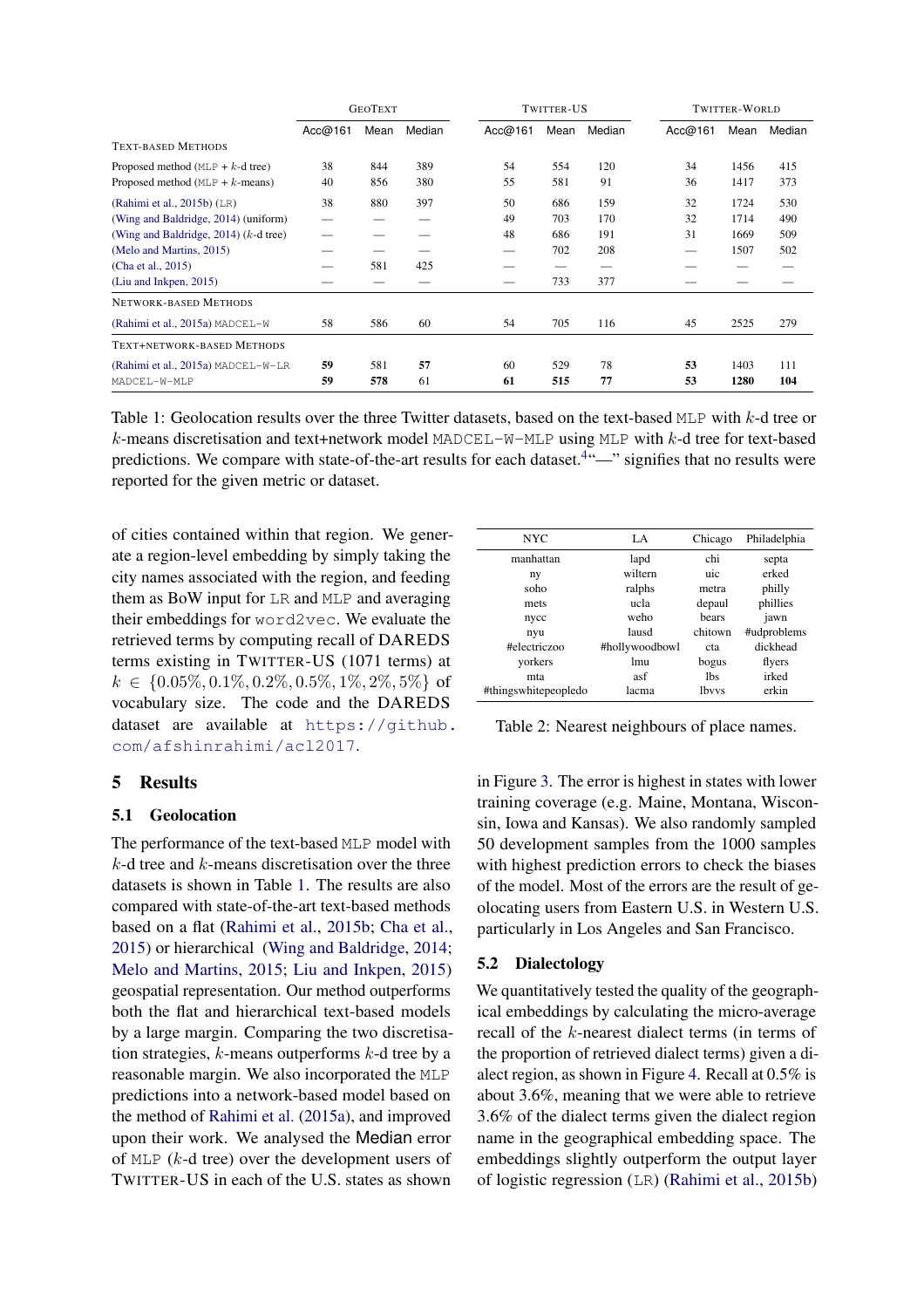

Figure 3: The geographical distribution of Median error of MLP ( $k$ -d tree) in each state over the development set of TWITTER-US. The colour indicates error and the size indicates the number of development users within the state.



Figure 4: Micro-averaged Recall@k results for retrieving dialect terms given the dialect region name using LR embeddings, pre-trained word2vec embeddings as baselines, and our embeddings (MLP). For example at  $k = 0.5\%$  of vocabulary (1292) words), recall is 3.6% for MLP compared to 2.3% for LR and less than  $1\%$  for word2vec.

and word2vec pre-trained embeddings, but there is still substantial room for improvement.

Our model is slightly better than both baselines, and can retrieve 3.6% of the correct dialect terms given the region name at  $0.5\%$  of the total vocabulary, noting the significant performance gap left for future research. It is worth noting that the retrieved terms that are not included in DAREDS are not irrelevant: many of them are toponyms (e.g. city names, rivers, companies, or companies) associated with the given region which are not of interest in dialectology. Equally, some are terms that don't exist in the DARE dictionary but might be of interest for dialectologists because language use in social media is so dynamic that they won't be captured by traditional survey-like approaches. A major shortcoming of this work is that it doesn't

incorporate sense distinctions and so can't recover dialect terms that are uniformly distributed but have an idiomatic usage in a particular region.

#### **Conclusion and Future Work** 6

We proposed a new text geolocation model based on the multilayer perceptron (MLP), and evaluated it over three benchmark Twitter geolocation datasets. We achieved state-of-the-art text-based results over all datasets. We used the parameters of the hidden layer of the neural network as word and phrase embeddings. We performed a nearest neighbour search on a sample of city names and dialect terms, and showed that the embeddings can be used both to discover dialect terms from a geographic area and to find the geographic area a dialect term is spoken. To evaluate the geographical embeddings quantitatively, we created DAREDS, a machine-readable version of the DARE dictionary and compared the performance of dialect term retrieval given dialect region name in terms of recall (Figure 4), and compared the performance to the performance in pre-trained word2vec and LR embeddings.

### **Acknowledgments**

We thank the anonymous reviewers for their insightful comments and valuable suggestions. This work was funded in part by the Australian Government Research Training Program Scholarship, and the Australian Research Council.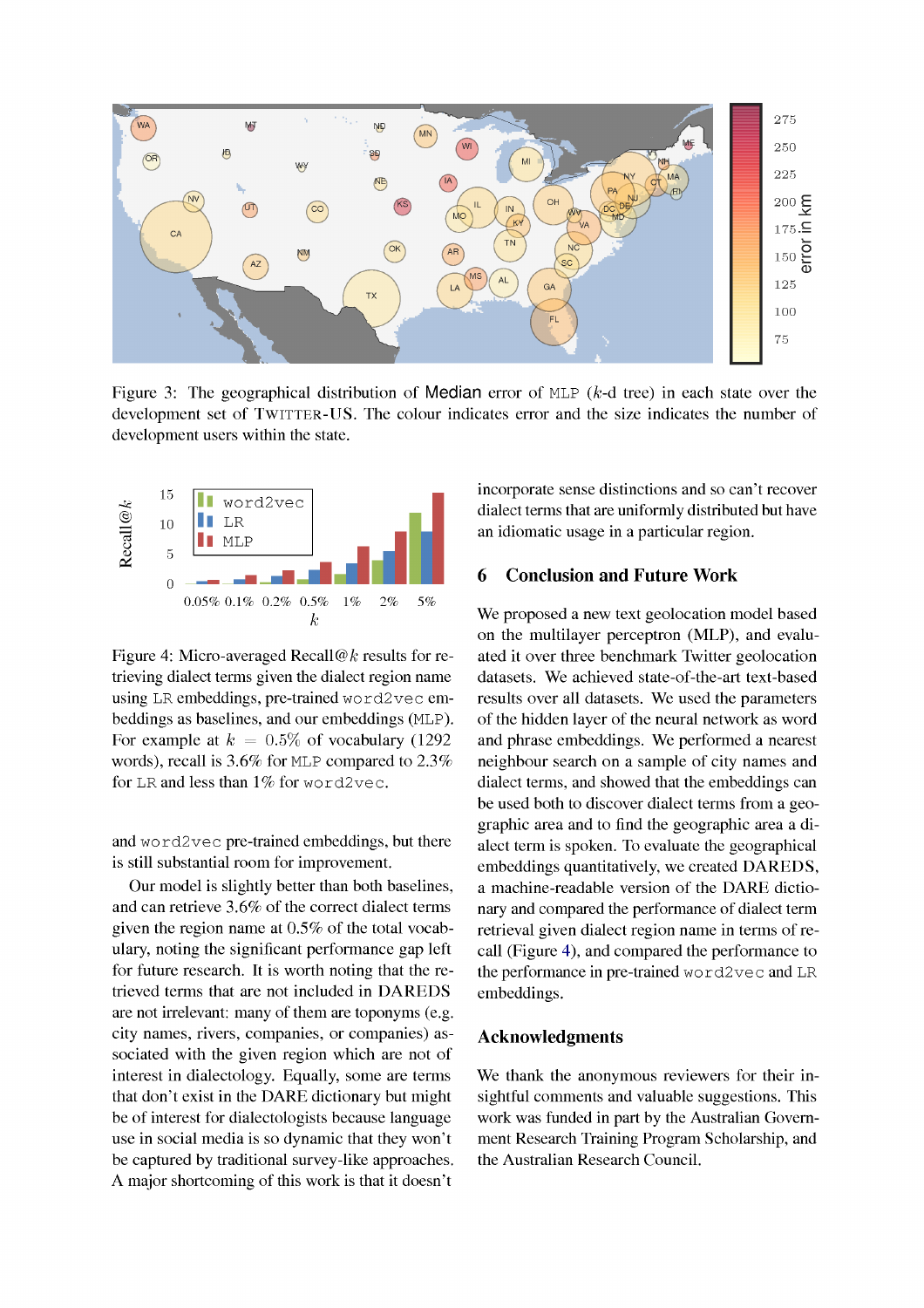### References

- Amr Ahmed, Liangjie Hong, and Alexander J. Smola. 2013. Hierarchical geographical modeling of user locations from social media posts. In *Proceedings of the 22nd International Conference on World Wide Web (WWW 2013)*. Rio de Janeiro, Brazil, pages 25– 36.
- Zahra Ashktorab, Christopher Brown, Manojit Nandi, and Aron Culotta. 2014. Tweedr: Mining Twitter to inform disaster response. In *Proceedings of the 11th International Conference on Information Systems for Crisis Response and Management (IS-CRAM 2014)*. University Park, USA, pages 354– 358.
- Lars Backstrom, Jon Kleinberg, Ravi Kumar, and Jasmine Novak. 2008. Spatial variation in search engine queries. In *Proceedings of the 17th International Conference on World Wide Web (WWW 2008)*. Beijing, China, pages 357–366.
- Frederic Gomes Cassidy et al. 1985. *Dictionary of American Regional English*. Belknap Press of Harvard University Press.
- Miriam Cha, Youngjune Gwon, and HT Kung. 2015. Twitter geolocation and regional classification via sparse coding. In *Proceedings of the 9th International Conference on Weblogs and Social Media (ICWSM 2015)*. Oxford, UK, pages 582–585.
- Zhiyuan Cheng, James Caverlee, and Kyumin Lee. 2010. You are where you tweet: a content-based approach to geo-locating Twitter users. In *Proceedings of the 19th ACM International Conference Information and Knowledge Management (CIKM 2010)*. Toronto, Canada, pages 759–768.
- Paul Cook, Bo Han, and Timothy Baldwin. 2014. Statistical methods for identifying local dialectal terms from gps-tagged documents. *Dictionaries: Journal of the Dictionary Society of North America* 35(35):248–271.
- Junyan Ding, Luis Gravano, and Narayanan Shivakumar. 2000. Computing geographical scopes of web resources. In *Proceedings of the 26th International Conference on Very Large Data Bases (VLDB 2000)*. Cairo, Egypt, pages 545–556.
- Gabriel Doyle. 2014. Mapping dialectal variation by querying social media. In *Proceedings of the 14th Conference of the EACL (EACL 2014)*. Gothenburg, Sweden, pages 98–106.
- Jacob Eisenstein. 2015. Written dialect variation in online social media. In Charles Boberg, John Nerbonne, and Dom Watt, editors, *Handbook of Dialectology*, Wiley.
- Jacob Eisenstein, Brendan O'Connor, Noah A Smith, and Eric P Xing. 2010. A latent variable model for geographic lexical variation. In *Proceedings of the 2010 Conference on Empirical Methods in Natural*

*Language Processing (EMNLP 2010)*. Boston, USA, pages 1277–1287.

- Bruno Gonçalves and David Sánchez. 2014. Crowdsourcing dialect characterization through twitter. *PloS one* 9(11):e112074.
- Bo Han, Paul Cook, and Timothy Baldwin. 2012. Geolocation prediction in social media data by finding location indicative words. In *Proceedings of the 24th International Conference on Computational Linguistics (COLING 2012)*. Mumbai, India, pages 1045–1062.
- Bo Han, Paul Cook, and Timothy Baldwin. 2014. Textbased Twitter user geolocation prediction. *Journal of Arti*fi*cial Intelligence Research* 49:451–500.
- Brent Hecht, Lichan Hong, Bongwon Suh, and Ed H Chi. 2011. Tweets from Justin Bieber's heart: the dynamics of the location field in user profiles. In *Proceedings of the SIGCHI Conference on Human Factors in Computing Systems*. Vancouver, Canada, pages 237–246.
- Shen-Shyang Ho, Mike Lieberman, Pu Wang, and Hanan Samet. 2012. Mining future spatiotemporal events and their sentiment from online news articles for location-aware recommendation system. In *Proceedings of the First ACM SIGSPATIAL International Workshop on Mobile Geographic Information Systems*. Redondo Beach, California, pages 25–32.
- Liangjie Hong, Amr Ahmed, Siva Gurumurthy, Alexander J. Smola, and Kostas Tsioutsiouliklis. 2012. Discovering geographical topics in the Twitter stream. In *Proceedings of the 21st International Conference on World Wide Web (WWW 2012)*. Lyon, France, pages 769–778.
- Yuan Huang, Diansheng Guo, Alice Kasakoff, and Jack Grieve. 2015. Understanding US regional linguistic variation with Twitter data analysis. *Computers, Environment and Urban Systems* 59:244–255.
- David Jurgens, Tyler Finethy, James McCorriston, Yi Tian Xu, and Derek Ruths. 2015. Geolocation prediction in Twitter using social networks: A critical analysis and review of current practice. In *Proceedings of the 9th International Conference on Weblogs and Social Media (ICWSM 2015)*. Oxford, UK, pages 188–197.
- Diederik Kingma and Jimmy Ba. 2014. Adam: A method for stochastic optimization. *arXiv preprint arXiv:1412.6980* .
- Sheila Kinsella, Vanessa Murdock, and Neil O'Hare. 2011. "I'm eating a sandwich in Glasgow": Modeling locations with tweets. In *Proceedings of the 3rd International Workshop on Search and Mining Usergenerated Contents*. Glasgow, UK, pages 61–68.
- Thomas N. Kipf and Max Welling. 2016. Semisupervised classification with graph convolutional networks. *arXiv preprint arXiv:1609.02907* .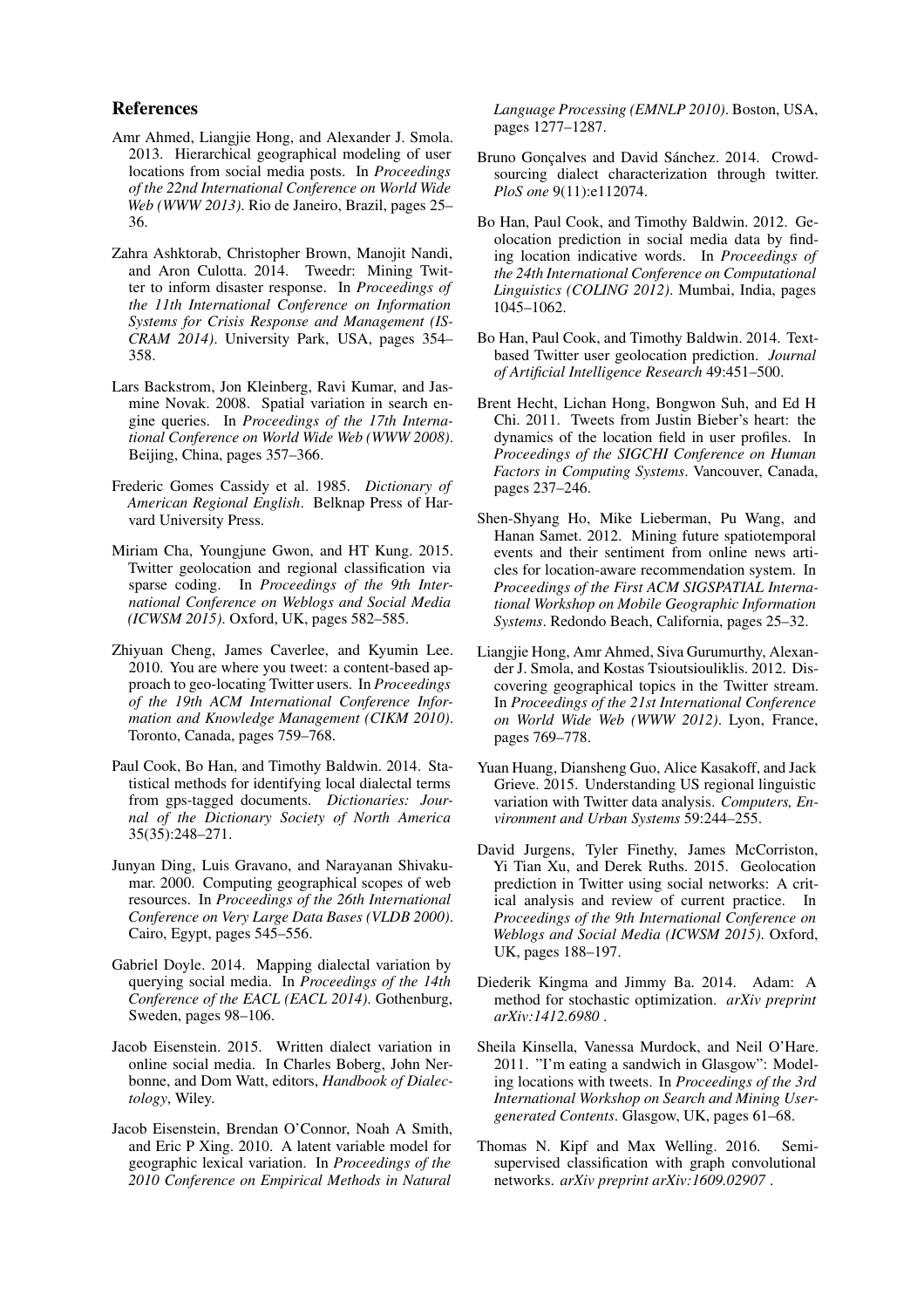- William Labov, Sharon Ash, and Charles Boberg. 2005. *The Atlas of North American English: Phonetics, Phonology and Sound Change*. Walter de Gruyter.
- Kenneth Wai-Ting Leung, Dik Lun Lee, and Wang-Chien Lee. 2010. Personalized web search with location preferences. In *2010 IEEE 26th International Conference on Data Engineering (ICDE 2010)*. Long Beach, USA, pages 701–712.
- Michael D Lieberman, Hanan Samet, and Jagan Sankaranarayanan. 2010. Geotagging with local lexicons to build indexes for textually-specified spatial data. In *Proceedings of the 26th International Conference on Data Engineering (ICDE 2010)*. IEEE, Long Beach, USA, pages 201–212.
- Kwan Hui Lim and Amitava Datta. 2013. A topological approach for detecting Twitter communities with common interests. In Martin Atzmueller, Alvin Chin, and Denis Helic, editors, *Ubiquitous Social Media Analysis*, Springer, pages 23–43.
- Ji Liu and Diana Inkpen. 2015. Estimating user location in social media with stacked denoising autoencoders. In *Proceedings of the 2015 Conference of the North American Chapter of the Association for Computational Linguistics — Human Language Technologies (NAACL HLT 2015)*. Denver, USA, pages 201–210.
- Fernando Melo and Bruno Martins. 2015. Geocoding textual documents through the usage of hierarchical classifiers. In *Proceedings of the 9th Workshop on Geographic Information Retrieval (GIR 2015)*. Paris, France, pages 7:1–7:9.
- Burt L. Monroe, Michael P. Colaresi, and Kevin M. Quinn. 2008. Fightin'words: Lexical feature selection and evaluation for identifying the content of political conflict. *Political Analysis* 16(4):372–403.
- John Nerbonne, Peter Kleiweg, Wilbert Heeringa, and Franz Manni. 2008. Projecting dialect distances to geography: Bootstrap clustering vs. noisy clustering. In *Proceedings of the 31st Annual Conference of the Gesellschaft für Klassifikation.* pages 647–654.
- Dong Nguyen and Jacob Eisenstein. 2016. A kernel independence test for geographical language variation. *CoRR* abs/1601.06579.
- Peter Norvig. 2009. Natural language corpus data. In Toby Segaran and Jeff Hammerbacher, editors, *Beautiful Data: The Stories Behind Elegant Data Solutions*, O'Reilly Media, pages 219–242.
- Umashanthi Pavalanathan and Jacob Eisenstein. 2015. Confounds and consequences in geotagged Twitter data. In *Proceedings of the 2015 Conference on Empirical Methods in Natural Language Processing (EMNLP 2015)*. Lisbon, Portugal, pages 2138–2148.
- Gianluca Quercini, Hanan Samet, Jagan Sankaranarayanan, and Michael D. Lieberman. 2010. Determining the spatial reader scopes of news sources

using local lexicons. In *Proceedings of the 18th SIGSPATIAL International Conference on Advances in Geographic Information Systems (SIGSPATIAL 2010)*. New York, USA, pages 43–52.

- Afshin Rahimi, Trevor Cohn, and Timothy Baldwin. 2015a. Twitter user geolocation using a unified text and network prediction model. *Proceedings of the 53rd Annual Meeting of the Association for Computational Linguistics — 7th International Joint Conference on Natural Language Processing (ACL-IJCNLP 2015)* pages 630–636.
- Afshin Rahimi, Duy Vu, Trevor Cohn, and Timothy Baldwin. 2015b. Exploiting text and network context for geolocation of social media users. In *Proceedings of the 2015 Conference of the North American Chapter of the Association for Computational Linguistics — Human Language Technologies (NAACL HLT 2015)*. Denver, USA, pages 1362– 1367.
- Stephen Roller, Michael Speriosu, Sarat Rallapalli, Benjamin Wing, and Jason Baldridge. 2012. Supervised text-based geolocation using language models on an adaptive grid. In *Proceedings of the 2012 Joint Conference on Empirical Methods in Natural Language Processing and Computational Natural Language Learning (EMNLP-CONLL 2012)*. Jeju, Korea, pages 1500–1510.
- Dominic Rout, Kalina Bontcheva, Daniel Preoțiuc-Pietro, and Trevor Cohn. 2013. Where's @wally?: A classification approach to geolocating users based on their social ties. In *Proceedings of the 24th ACM Conference on Hypertext and Social Media (Hypertext 2013)*. Paris, France, pages 11–20.
- Pavel Serdyukov, Vanessa Murdock, and Roelof Van Zwol. 2009. Placing flickr photos on a map. In *Proceedings of the 32nd International ACM SIGIR Conference on Research and Development in Information Retrieval*. Boston, USA, pages 484–491.
- Theano Development Team. 2016. Theano: A Python framework for fast computation of mathematical expressions. *arXiv e-prints* abs/1605.02688.
- Benjamin P. Wing and Jason Baldridge. 2011. Simple supervised document geolocation with geodesic grids. In *Proceedings of the 49th Annual Meeting of the Association for Computational Linguistics: Human Language Technologies-Volume 1 (ACL-HLT 2011)*. Portland, USA, pages 955–964.
- Benjamin P. Wing and Jason Baldridge. 2014. Hierarchical discriminative classification for text-based geolocation. In *Proceedings of the 2014 Conference on Empirical Methods in Natural Language Processing (EMNLP 2014)*. Doha, Qatar, pages 336–348.
- Walt Wolfram and Natalie Schilling. 2015. *American English: Dialects and Variation*. John Wiley & Sons.